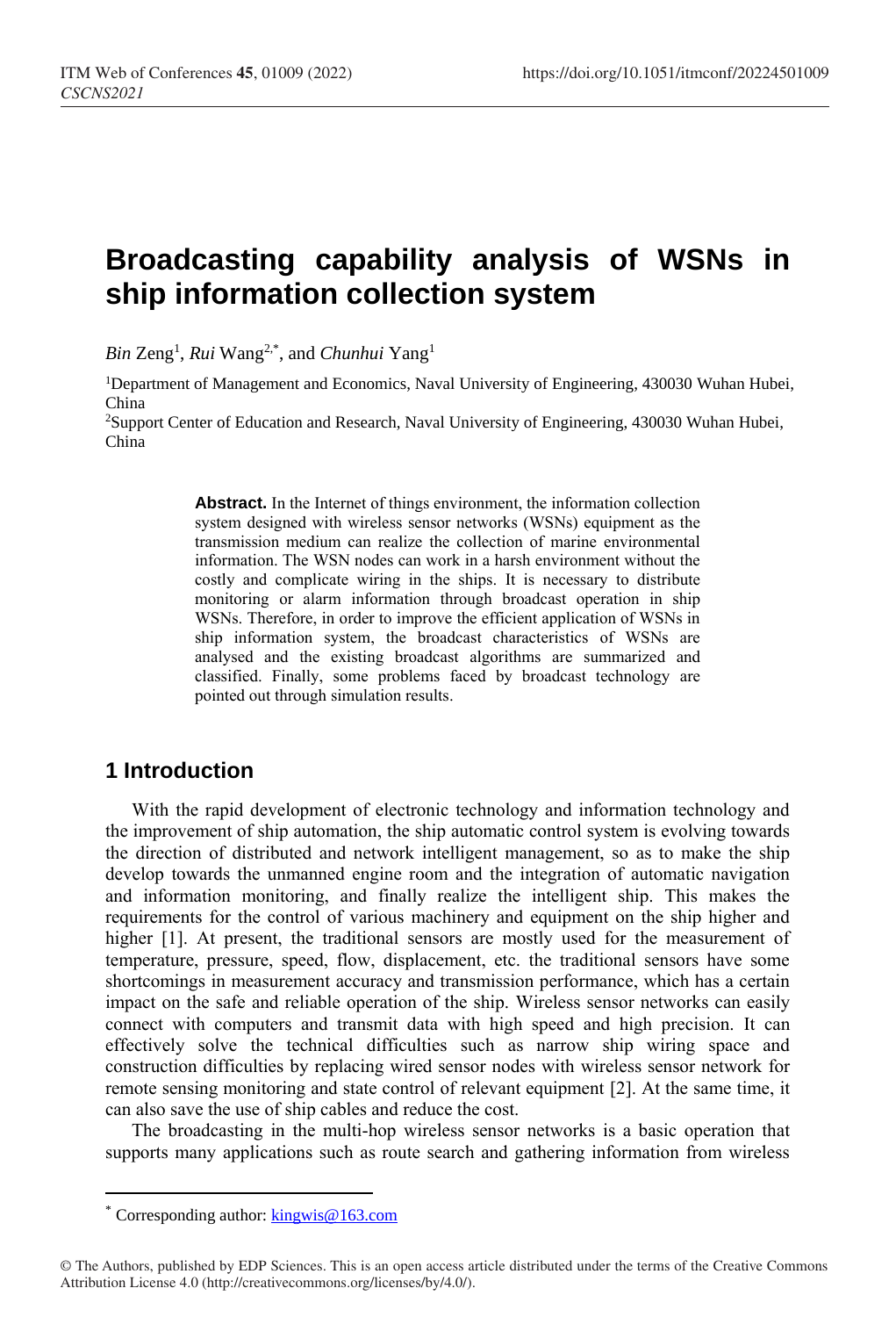sensor nodes.

The simplest broadcasting scheme is flooding [3]. This scheme rebroadcasts the packet received to another node if each wireless sensor node received a new packet, when already received packets are sorted out. All the nodes which first receive a packet rebroadcasts the packet received, the number of rebroadcasting packet is *N*-1. Here, *N* is the number of nodes in the wireless sensor networks. Due to these characteristics of the flooding scheme, if rebroadcasting to each node is not restricted, there may be redundancy, contention, collision. This phenomenon is called as broadcasting storm [4].

Redundancy refers to when one node receives identical packets from surrounding two or more nodes. Contention is a problem that occurs when multiple nodes re-broadcast the packets received, thus increasing the frequency of collision between packets/channels. To solve such problems, determination of whether to re-broadcast at each node receiving packets must be made. The most important point in the broadcasting schemes for WSN is to maximize reachability and minimize redundancy. This paper describes broadcasting schemes in the sensor networks proposed to improve simple flooding scheme.

### **2 Analysis of broadcasting performance of WSNs**

Recently continuous researches to seek for efficient broadcasting schemes on the wireless network continue to be performed. The most important factor in the broadcasting scheme is to reduce the delay of packet transmission and while increasing reachability minimize the number of rebroadcasting packets.

If a large amount of rebroadcasting is transmitted, it may ensure a higher percentage of reachability but, as IEEE 802.11 protocol transmits with lack of reliability, it reduces the yield of network and causes collision and delayed transmission. On the other hand, if the number of rebroadcasting packets is reduced, it can reduce the bandwidth required, increase the yield of network, and reduce the delay of packet transmission.

The broadcasting schemes are flooding scheme, probability based scheme, counterbased scheme, distance based scheme, location-based schemes, and neighbour knowledgebased scheme [5, 6]. As the most simplified broadcasting scheme, the flooding scheme is a method that each node resends every new broadcasting packet received with no exception.

In the operation of flooding scheme, each wireless node rebroadcasts firstly received broad casting packets and stores for future reference. As all the wireless sensor nodes rebroadcast any packets at least at one time, *N* is the number of the whole nodes on the network, and if the network is not divided, the total number of the rebroadcasted packets is *N*-1.

Count-based method counts the number of identical packets received during RAD (Random Assessment Delay) timer of wireless node, and determines whether to rebroadcast. Distance based scheme rebroadcasts packets only at receiving nodes a certain distance away from the transmitting node.

Neighbour knowledge-based schemes maintain state on their neighbours, via "Hello" packets, which is used to make the decision to rebroadcast. Popular broadcast schemes are presented in order of increasing algorithm complexity and per node state requirement. The goal of the additional cost is to reduce the number of redundant transmissions.

#### **2.1 Flooding scheme**

In this method, a source node of WSN disseminates a message to all its neighbours, each of these neighbours will check if they have seen this message before, if yes, the message will be discarded, if no, the message will re-broadcast at once to all their neighbours. The process goes on until all nodes receive the message.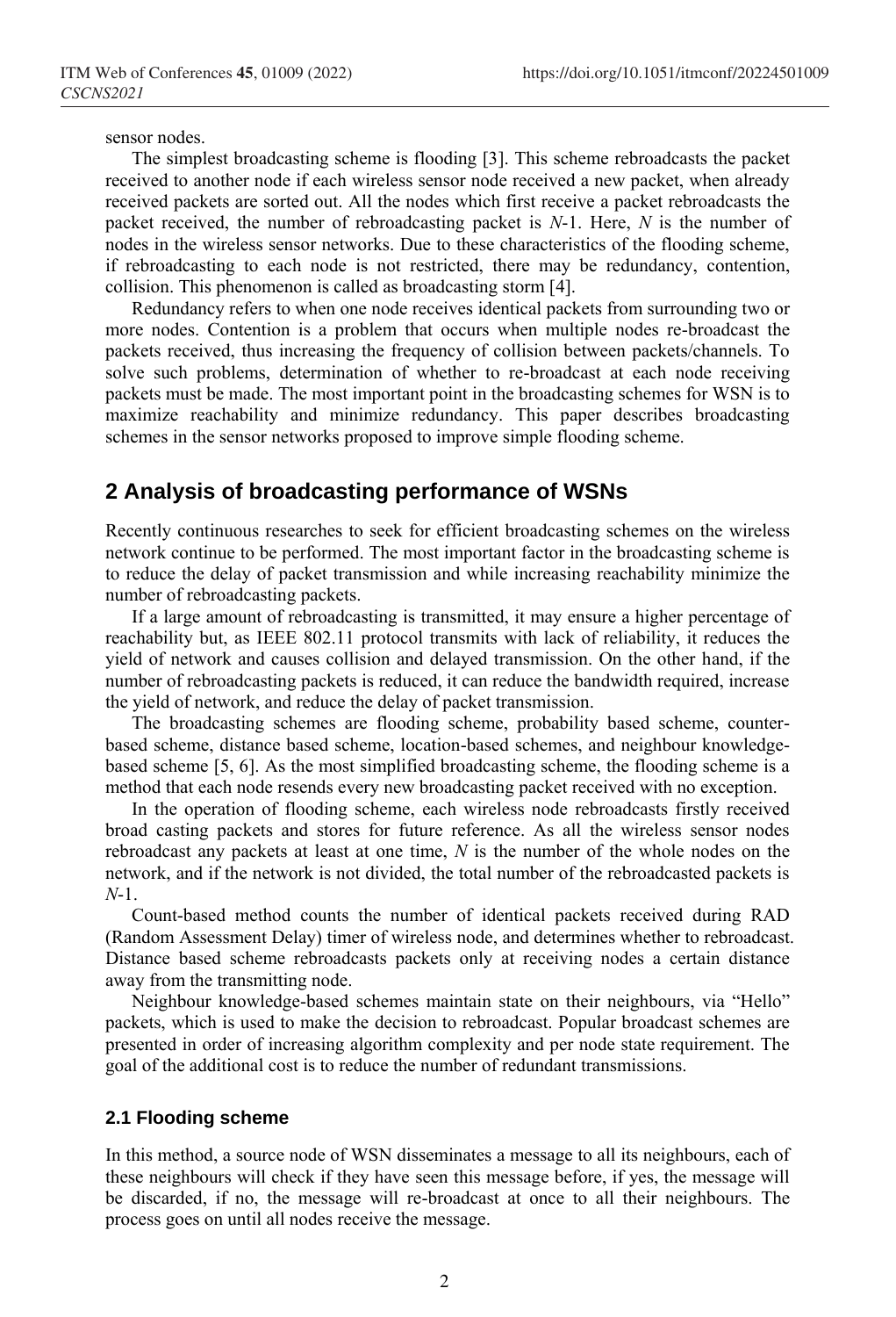Flooding scheme can achieve reliable broadcast and multicast in highly dynamic networks. Although this method is very reliable for a WSN with 1ow density nodes and high mobility, but it is very harmful and unproductive as it causes severe network congestion and quickly exhaust the battery power.

#### **2.2 Probability based broadcasting scheme**

The probability based scheme tries to solve the broadcast storm problem of the simple flooding method [7]. Each node  $i \in N$  is given a predetermined probability  $p_i$  for rebroadcasting.

In this context, having some nodes not to rebroadcast minimizes the network congestion and collisions. In this approach there is a danger that some nodes will not receive the broadcast message. For all  $i$ ,  $p_i = 1$ , the probability based approach is reduced to a simple flooding approach. More efficient broadcasting reduces  $p_i$  as the number of neighbour density increase and vice versa.

#### **2.3 Counter based broadcasting scheme**

Counter based method counts the number of identical packets received during RAD timer of wireless node, and determines whether to rebroadcast. In other words, if one node receives more identical packets than the counter threshold  $C_{th}$ , it does not rebroadcast the packet. As shown in [5], if the counter threshold *Cth* is 3 or 4, we can find that it increases the reachability than the simple flooding scheme, and minimizes the number of redundant packets. In this approach, some nodes will not rebroadcast in a denser MANET while in a less dense wireless network, all nodes will rebroadcast.

#### **2.4 Distance based broadcasting scheme**

While Counter based scheme uses the counter to decide either to drop a message or to rebroadcast, in this section a distance between a receiving node and its neighbours is used to rebroadcast decision. Let *d* be the distance between the receiving node and the source node, if *d* is very small then the rebroadcast coverage of the receiving node is also very small. If  $d$  is large then the rebroadcast coverage will be large. The distance information can be obtained by measuring the strength of signal or using secondary devices like GPS (Global Positioning System) [8].

Upon reception of a previously unseen packet, a RAD timer is initiated and redundant packets are cached. When the RAD expires, all source node distances are examined to see if any node is closer than a threshold distance value. If true, the node doesn't rebroadcast. In this approach there is a danger that some nodes will not receive the broadcast message.

#### **2.5 Neighbour knowledge based broadcasting scheme**

Neighbour knowledge-based scheme is based on accurate neighbour information to determine the rebroadcasting of the packets. This scheme exchanges periodically "Hello" messages among neighbours to collect neighbour information. The scheme as proposed in, uses "Hello" message to establish 1-hop neighbour list on each node. Neighbour list of the current nodes are all attached to all the broadcasting packets. If a packet is delivered to a neighbour of the current node, each neighbour node compares its own neighbour list with the list attached to the packet, and if it's all neighbours are included in the list attached to the packet, it does not rebroadcast [9].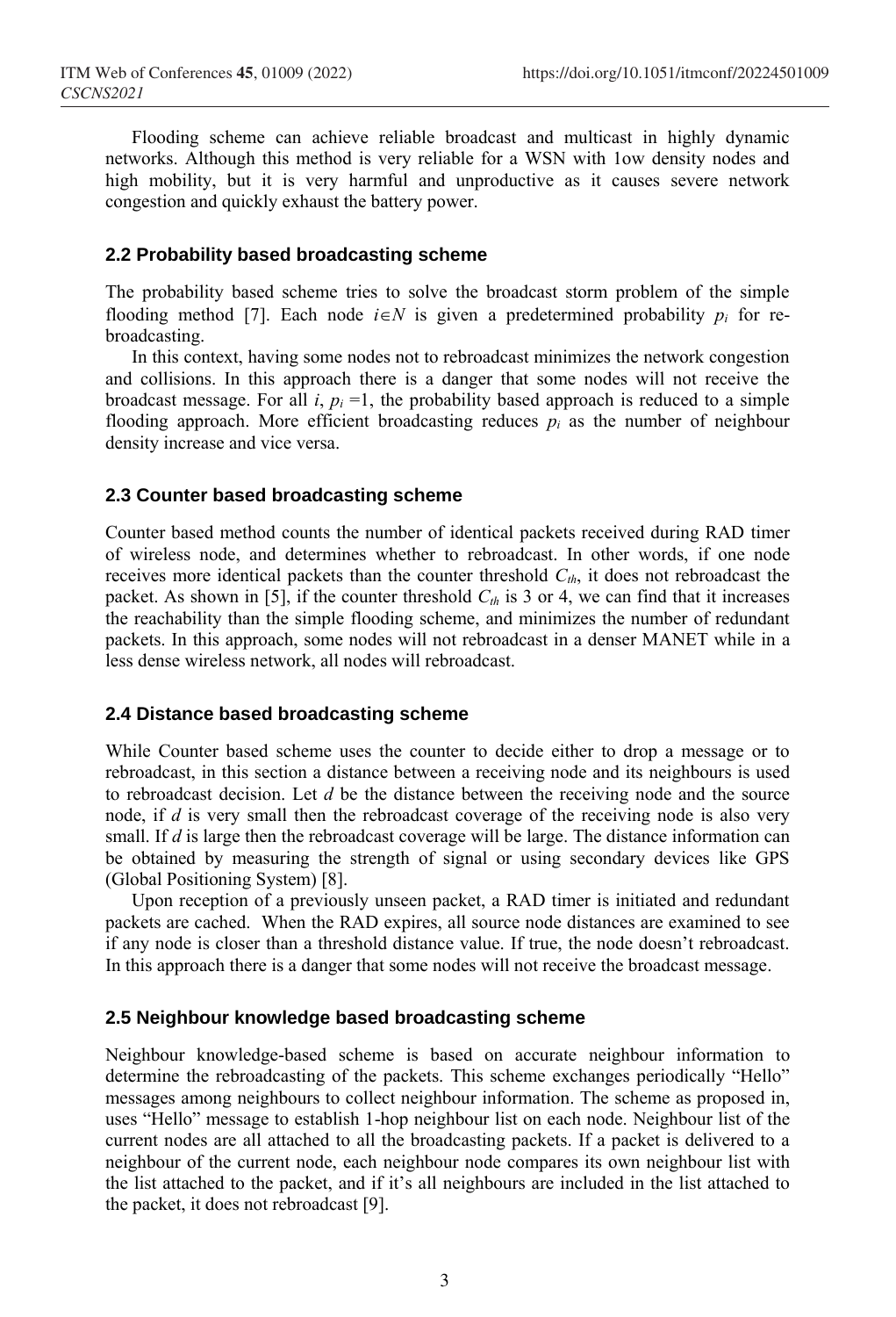One of neighbour knowledge-based schemes is the Scalable Broadcast Algorithm (SBA) [10]. SBA requires that all nodes have knowledge of their neighbours within a two hop radius. This neighbour knowledge coupled with the identity of the node from which a packet is received allows a receiving node to determine if it would reach additional nodes by rebroadcasting. 2-hop neighbour knowledge is achievable via periodic "Hello" packets exchange. "Hello" packet contains the node's identifier and the neighbour list.

After a node receives a "Hello" packet from all its neighbours, it has two hop topology information centre at itself. Suppose a node 'B' receives a broadcast message from a node 'A'. Since a node 'A' is a neighbour, a node 'B' knows all of its neighbours which common to a node 'A', that have also received a node 'A's transmission of the broadcast message. If a node 'B' has additional neighbours not reached by a node A's broadcast, a node 'B' schedules the message for delivery with the RAD timer. If a node 'B' receives a redundant broadcast message from another neighbour, a node 'B' again determines if it can reach any new nodes by rebroadcasting. This process continues until either the RAD timer expires and the packet is sent, or the packet is dropped.

The neighbour knowledge-based schemes can almost optimize the number of rebroadcasting but, as Hello message itself occupies the channel's bandwidth and Hello message transmission uses broadcasting scheme, thus increasing the probability of collision and overall, there is a problem of poor performance.

### **3 Network models for performance evaluation**

#### **3.1 Performance criteria**

Performance metrics used in the experiments are as follows;

- Reachability(RE):  $m/n$ , where *m* is the number of hosts receiving the broadcast packet and *n* is the number of wireless sensor nodes that are reachable, directly or indirectly,
- Saved rebroadcast (SRB):  $(m-1)/m$ , where *l* is the number of hosts actually rebroadcasting the packet.
- Lost packet by collision: the number of lost packets by collision,
- Latency: the time taken to complete the broadcast.

#### **3.2 Simulation configuration**

Flooding, Probability Based (PB) Scheme, Counter Based scheme (CB), Distance based (DB) scheme, and Scalable Broadcast Algorithm (SB) schemes are compared for each of their performance through simulation. For simulation, NS3 stimulator was used, and network models was 40-120 wireless nodes in an area of ship size to examine the effect of node density.

The initial locations of nodes are randomly set, and a pair of nodes were randomized to generate CBR/UDP (Constant Bit Rate/User Datagram Protocol) traffics. The channel bandwidth set to 2Mbps. Each node used S-MAC protocol [8] and the channel model is wireless channel/wireless physical transmission model.

# **4 Experimental results**

Fig. 1 shows the reachability depending on the number of nodes with respect to five schemes. If it is 40 nodes, DB shows the lowest arrival rate because nodes within the critical value of the distance prevented packets from rebroadcasting. Therefore, in such the lowest node density networks, it is difficult to deliver broadcasting packets to all nodes. If it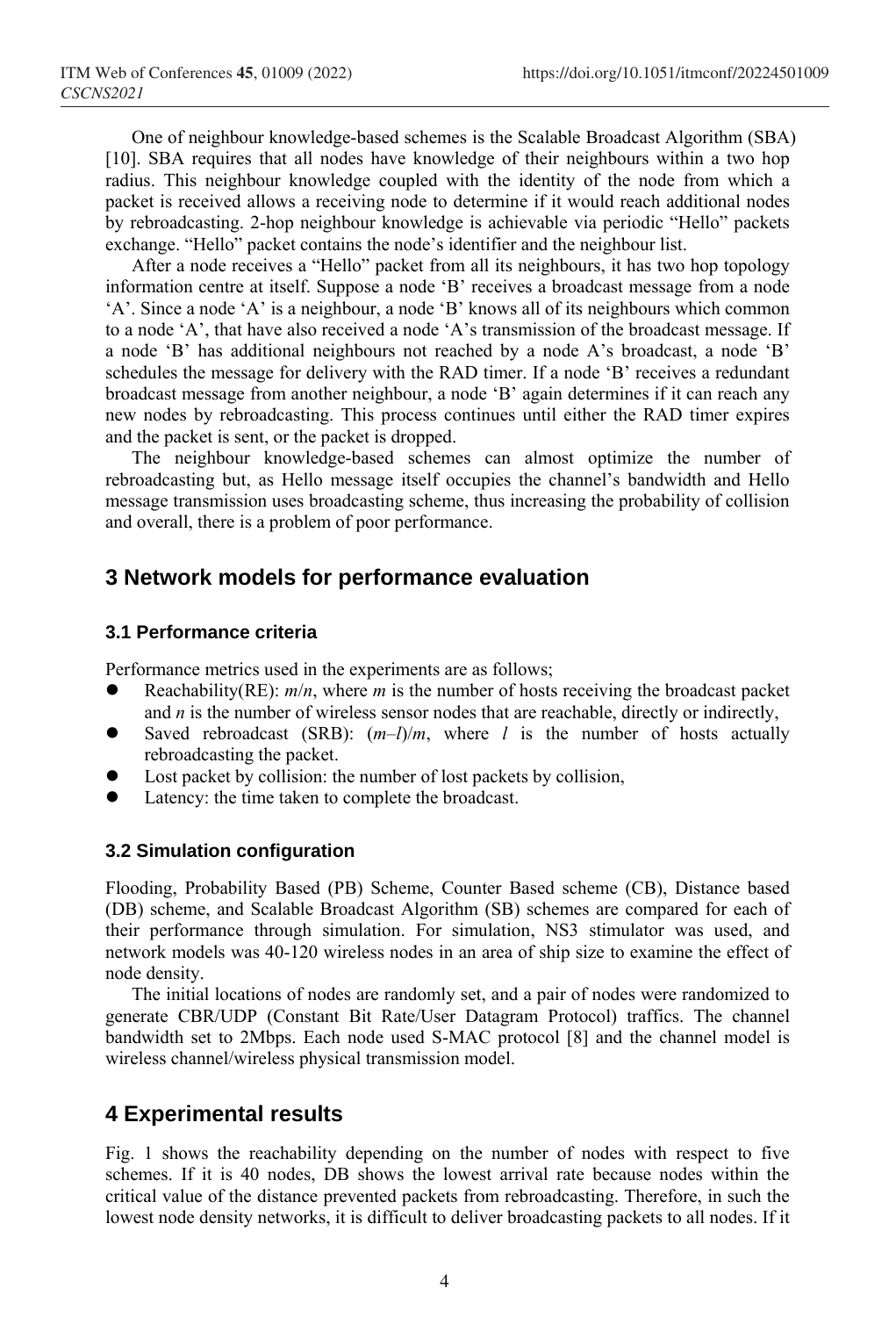is 60 or 80 node, all schemes showed the best reachability. In the network having nodes more than 100, reachability was reduced due to high rate of collision.

| <b>Parameters</b> | Value                |
|-------------------|----------------------|
| Number of nodes   | $40 - 120$           |
| Routing Protocols | <b>AODV</b>          |
| Queue size        | 50                   |
| Propagation model | Two-ray ground model |

**Table 1.** Simulation parameters.

SB showed a higher rate of reachability compared to the other schemes in many experimental conditions. The performance improvement reason is because in terms of methods deciding to do rebroadcasting, neighbours are using information of neighbouring nodes and efficiently rebroadcasting compared to other schemes.



**Fig. 1.** Comparison of reachability. **Fig. 2.** Comparison of saved rebroadcast.





**Fig. 3.** Comparison of end to end delay. **Fig. 4.** Comparison of lost packets by collision.

Fig. 2 shows saved rebroadcasting rate, and Fig. 4 shows packet loss by Collision. In the flooding scheme, the number of nodes receiving rebroadcasting packets is the same as the one of nodes which actually rebroadcasted packets, and thus, saved rebroadcasting rate showed 0% in all experimental conditions. In addition, as nodes that received packets all rebroadcast, and there comes a lot of collisions. So it can be found that the more nodes we have, the more packet loss we may get compared to other scheme, as shown in Fig. 4.

If we analyse the trend of SB in the Fig.2, it shows a certain level of SRB regardless of the node density. It's because nodes determine the optimal rebroadcasting based on surrounding neighbour nodes' information and density.